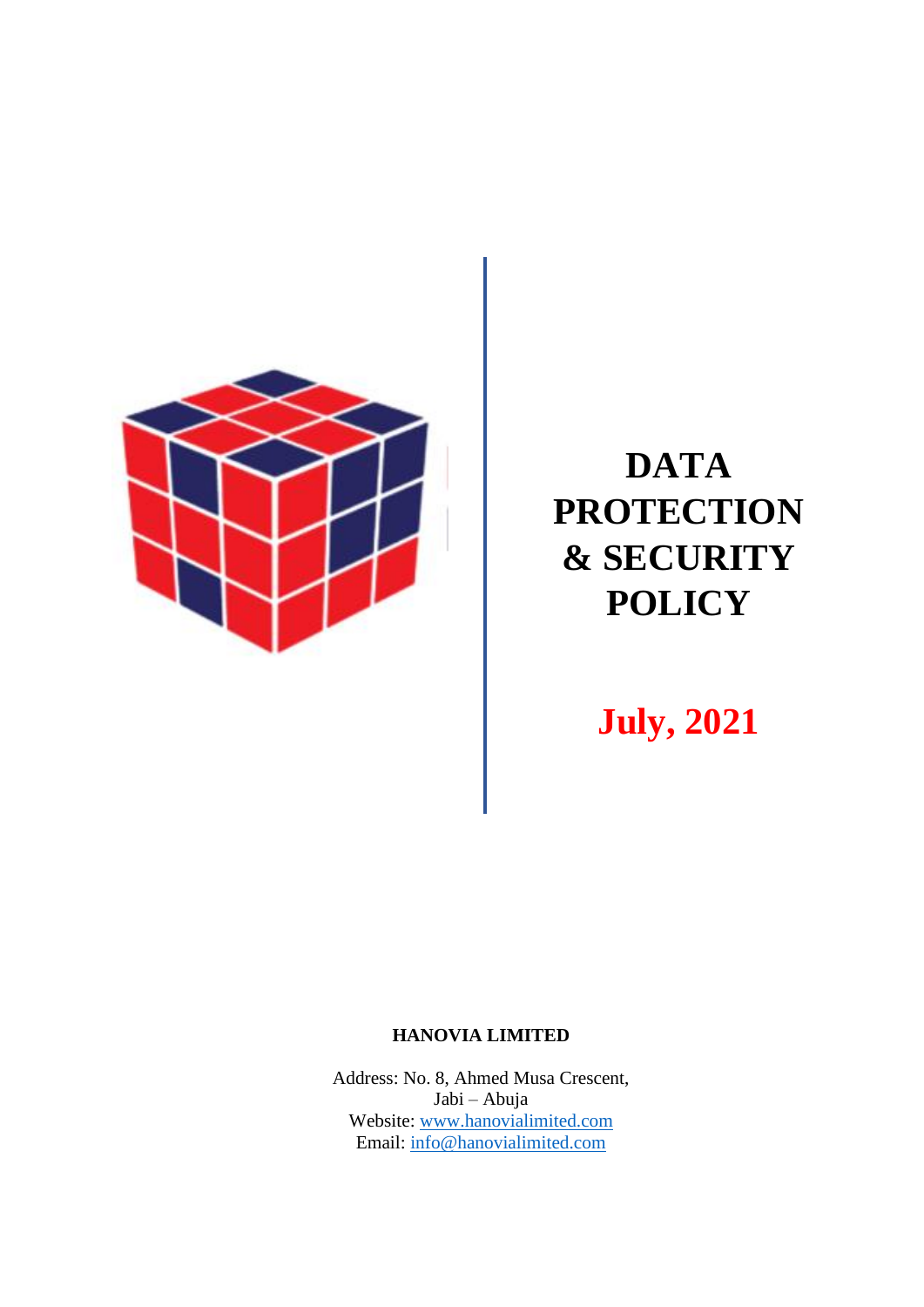## Table of Contents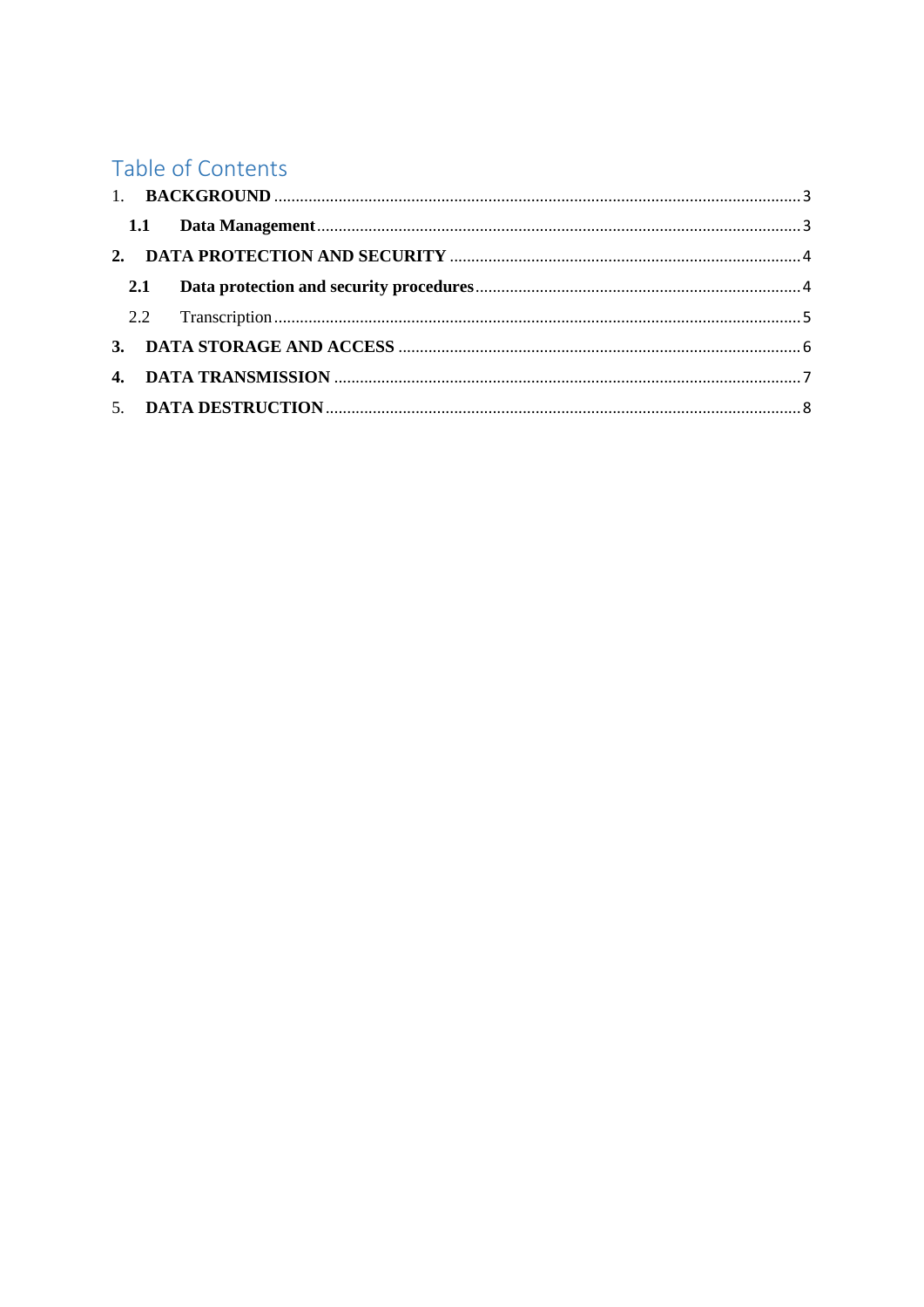

#### **1. BACKGROUND**

#### <span id="page-2-1"></span><span id="page-2-0"></span>**1.1 Data Management**

At Hanovia Limited, we work with the state-of-the-art data collection tools to ensure high quality data is delivered to our clients. The firm has conducted and managed over 100 surveys between 2012 and 2022 electronically. These surveys were conducted with tablets running on *CSPro*, *ODK*, *SurveyCTO* (using CATI and CAPI approach) *SurveySolutions and Kobo toolbox* data collection platforms. The firm has setup adequate data protection and security protocols which are deployed for the various quantitative and qualitative surveys conducted. Also, having worked on several surveys, we have developed a robust protocol to enhance data quality. The protocol is highlighted below:

- a. Programming and deploying of questionnaires to the required data collection server for each survey. The *SurveyCTO* data collection platform is used for most of our surveys using the computer-assisted personal interview (CAPI) technique.
- b. Data collected is transmitted from the tablets to a secured remote *SurveyCTO* server on daily basis for proper data management.
- c. Timely high frequency data quality checks and other coherent checks are conducted on the data uploaded to the server using the data cleaning and quality assurance checklist. Some of the proposed areas considered during the data quality checks are: completeness checks, coherence checks, constraint checks, skip pattern checks, duplicates observations, labelling of variables, and recoding of other specify response and early identification of any inconsistencies in data gathering before the data collection is completed.
- d. Submission of raw and cleaned datasets for quantitative research and audio files and quality assured transcripts for qualitative research. The quantitative datasets are converted into *Stata,* SPSS and MS Excel or any other format as may be required by the Clients.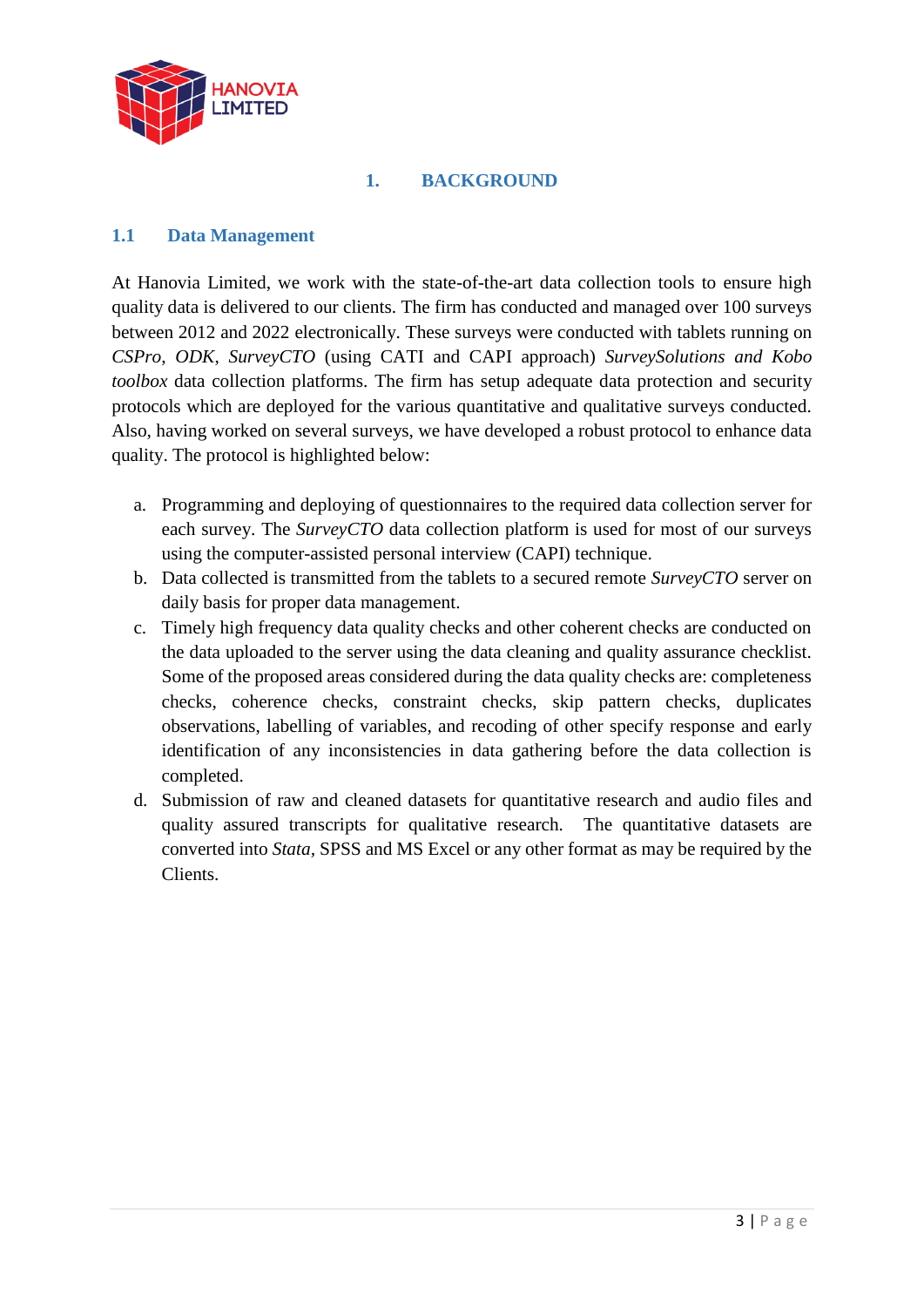

### **2. DATA PROTECTION AND SECURITY**

<span id="page-3-0"></span>Sensitive data are vulnerable to inadvertent disclosure and targeted attacks. If data security protocols are not adhered to, data may be disclosed through e-mail, device loss, file-sharing software such as Google Drive, Box or Dropbox, or improper erasure of files from hardware that has been recycled, donated or disposed of.

#### <span id="page-3-1"></span>**2.1 Data protection and security procedures**

Hanovia's data protection and security procedures are highlighted below:

- a. All hardware that come into contact with study data should remain protected including: laptops, desktops, external hard drives, USB flash drives, mobile phones, and tablets. Theft or a cyber-attack may target either personal data of respondents or data belonging to the firm.
- b. Separate Personally Identifiable Information (PII) from all other data as soon as possible. Data pose the most risk when sensitive or confidential information is linked directly to identifiable individuals. Once separated, the "identifiers" data set and the "analysis" data set should be stored separately, analysed separately, and transmitted separately.
- c. All personal data collected and processed by the firm is only accessible to data managers and head of data management department
- d. Staff are required to keep computer passwords confidential and are not permitted to leave manual records containing personal information where they can be accessed by un-authorized individuals
- e. At the end of every survey, all data with PIIs shall be extracted from staff's laptop to a secured cloud folder and dedicated and password protected external disk for contingency. This is to avoid movement of computers with data in them
- f. Individual members of staff required to handle sensitive data in the course of a project or survey in the organization signs a confidentiality agreement which will explicitly state that unauthorised disclosure or a breach of the Data Protection and Data Security Policy may result in disciplinary action.
- g. Access to sensitive personal data and personal data of respondents is strictly controlled and held in a secure drive to which access is restricted. Similar arrangements are in place for client's personal data where it is stored with encrypted devices.
- h. All staff with access to personal data ensure that when work documents are unattended to, no personal data or sensitive information, is left unsecured.
- i. Portable external hard drives as the organization electronic systems are available to staff with appropriate levels of remote access.
- j. Staff are not permitted to use USBs for the storage or transfer of personal data or sensitive category data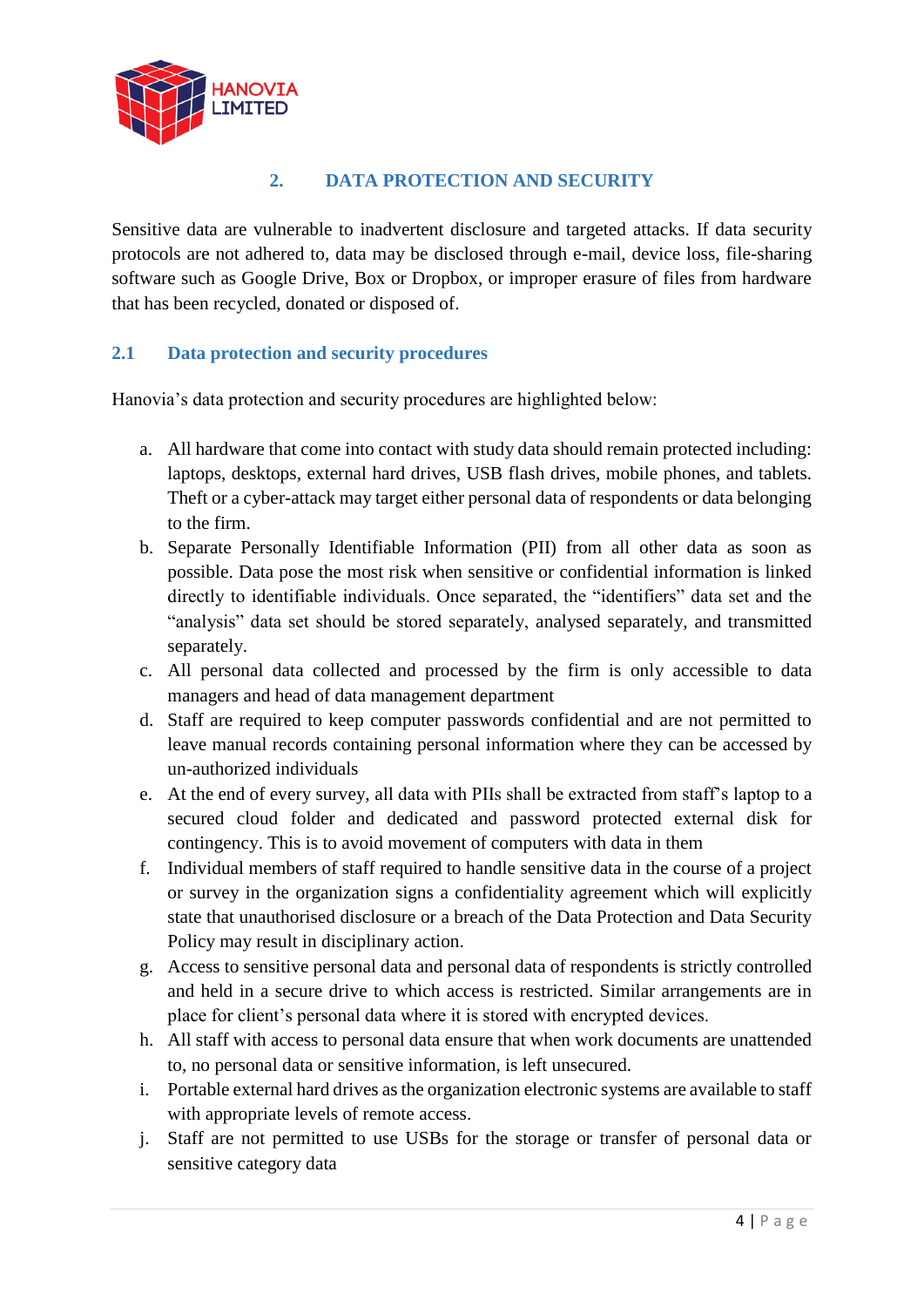

- k. Similarly, portable hard drives that aren't password protected are not used as a means to transfer personal or sensitive data unless suitably encrypted. In areas where such devices are used for archival purposes, they should be stored securely and allocated in the right directory of documents.
- In all cases, any encrypted USBs and portable hard drives given to staff for handling data during a project must be returned on request. When in use, they are kept securely, and appropriate encryption should be in place to ensure their location is known at all times.

#### <span id="page-4-0"></span>2.2 Transcription

Hanovia's policy on transcription is detailed below:

- a. If an individual professional transcriber is to be used, he or she must sign a nondisclosure agreement form
- b. Files are always encrypted and password protected before transferring to the computer of the transcriber. All audio files are transferred to the transcriber's computer via secured cloud folder
- c. Once the recordings have been transcribed they are saved by the transcriber as password-protected word documents and transferred to the secured cloud folder. The password shall be sent separately or provided by telephone
- d. Transcribers are required to securely deletee all data from their computer. To further confirm deletion, transcribers will be asked to share a screenshot of the folder containing all transcripts and audio files on their laptop. This is to ensure all projectrelated documents and audio files have been properly deleted as agreed.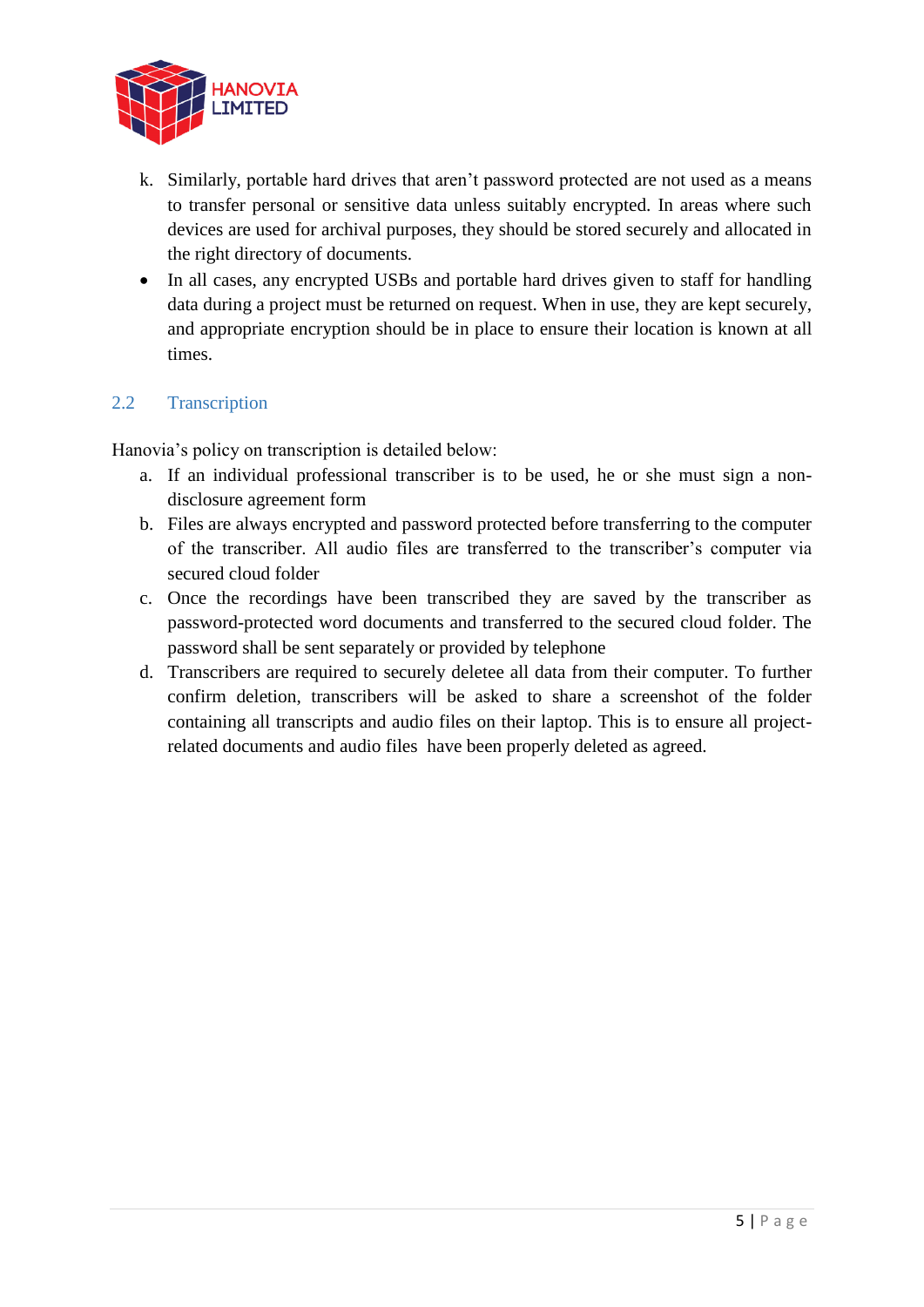

#### **3. DATA STORAGE AND ACCESS**

<span id="page-5-0"></span>This policy describes the requirements for storing qualitative and quantitative research data. These requirements include data storage platforms based on the sensitivity of the data, the ability to execute reliable data backup and recovery procedures, and manageability and configurability of data access control.

Among various storage mechanisms for data storage, the firm considers the sensitivity of the data and acceptable standard stated in the IBR for data storage and accessibility for the clients. The data management team ensures that all stored data are encrypted at many levels and at multiple stages of the data lifecycle.

Hanovia's encryption method involves the conversion of data to code that requires a password or pair of "keys" to decode, and this is the standard practice for all surveys executed by the firm. In order for the client to gain access to the encrypted data, the data manager shares the code and password in a different mail thread.

All survey data are stored and made available to the client through the encryption and cloud storage described below:

- **Device-Level Encryption:** The data manager ensures that all devices including computer, tablets, mobile phones, and any other hardware for data storage and/or primary data collection are password-protected and encrypted. This method protects all files on the device, and requires a password upon device start-up. Furthermore, all tablets have *AppLock* installed to prevent users from accessing other applications during data collection. This protects data from being transferred across applications in the course of data collection.
- **Server-Level Encryption:** Data from the field are uploaded to a designated web secure server (e.g. *SurveyCTO, KoboCollect,* etc.). All data on the server are encrypted and only accessible with the encryption key.
- **Cloud Storage:** Raw datasets and other data related documents are uploaded to a secure designated cloud folder.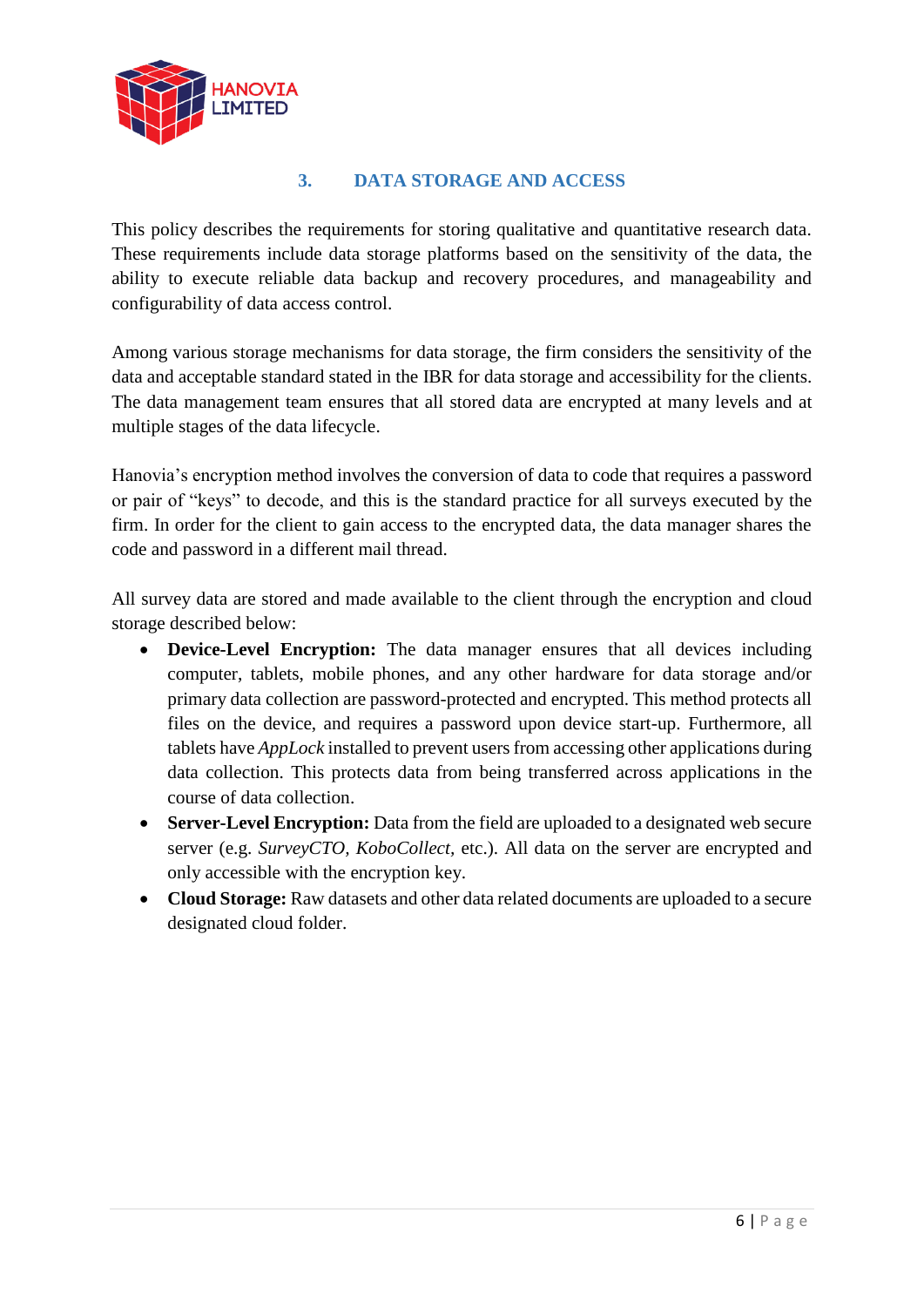

#### **4. DATA TRANSMISSION**

<span id="page-6-0"></span>Data that are encrypted are stored on a disk encrypted drive, or on a secure server.

In Hanovia we have employed adequate and reliable safe transmission methods which include

- The use of survey software with encryption features, such as SurveyCTO to supports encryption during data collection and transmission to a central server
- Uploading all encrypted data related files to Dropbox via Boxcryptor

The firm in agreement with clients usually develop standard operating procedures for checking and responding to breaches in data collection and transmission following the agreed upon method for sharing data.

### **4.1 Data Collection Device Security**

We have deployed simple steps that data managers and field personnel can take to ensure their devices remain secure. These steps include:

- Create and use a password-locked screensaver and timeout lock for tablets and devices for data collection
- Different passwords are used for different project to avoid weak points for accessibility and data fraud
- The IDs and PIIs from the datasets are backed up regularly in at least two separate locations
- computers and platforms used regularly for data cleaning are checked regularly for new versions of software. New versions of these software and platforms are updated to fix security problems

Data can also be transmitted on the client's preferred platform based on their data transmission preference and protection policy. We are familiar with the use of *Moveit*, *KiteWork*, *OneDrive* etc. for data transmission.